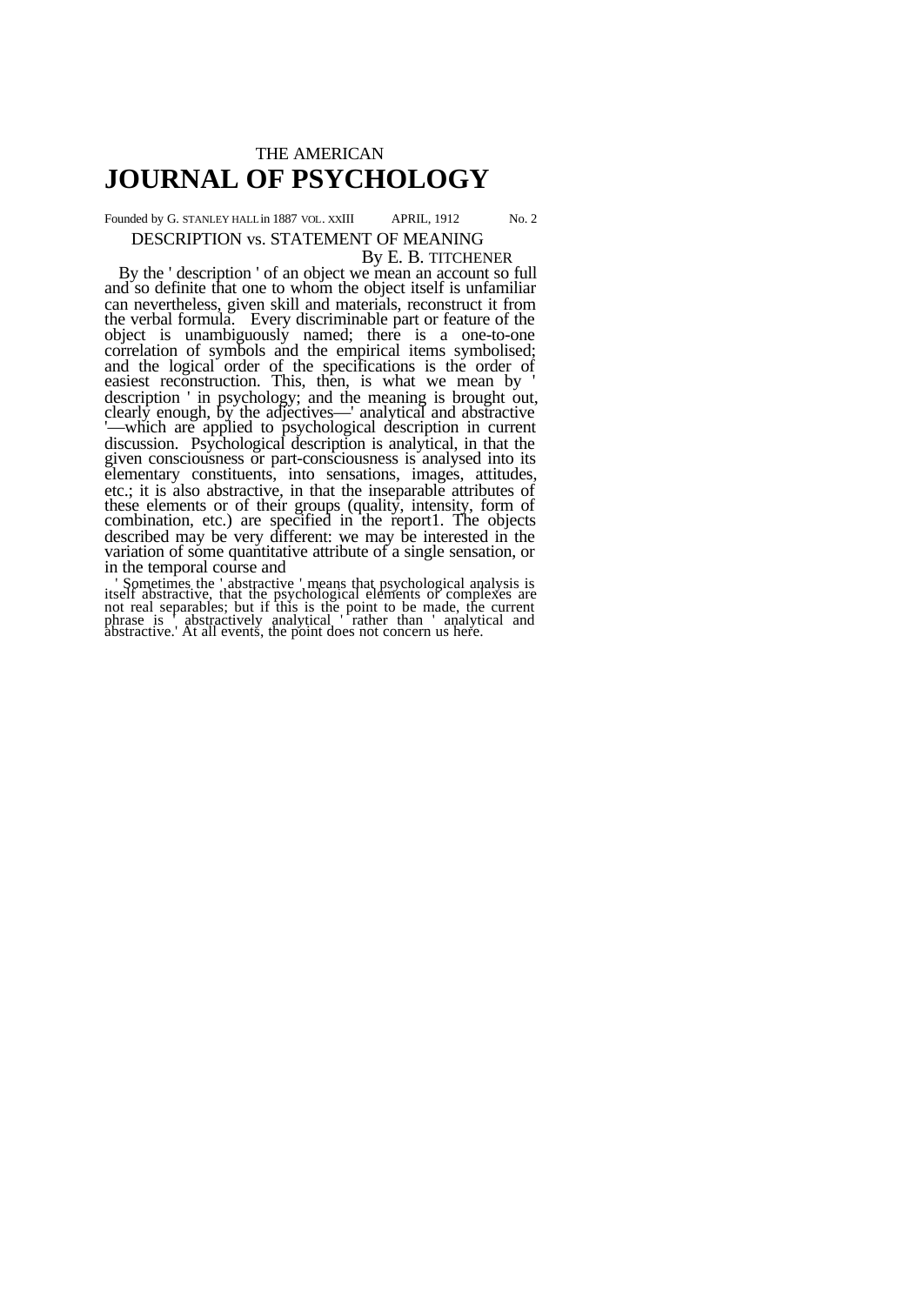confluence of a group of processes, or in the cross-section of a total consciousness: in every case, description consists in the unambiguous coupling of every phase or item of our conscious experience with a word, in such wise that a reader of normal mental constitution can reproduce the experience for himself.

It may be doubted whether we have attained to complete description in any department of psychology; it may, indeed, be doubted whether complete description, implying as it does the adequate rendering of the continuous by the discrete, is not in the last resort a contradiction in terms. Fortunately, however, completeness of description is not necessary to scientific advance. When we have carried our analysis and abstraction as far as present methods allow, we can sum up the results in collective terms, and thereafter employ these terms for descriptive purposes; we can speak, in the given case, of ' feeling of familiarity ' or of ' verbal idea,' referring to previous analyses for detailed description. It is not even necessary that these previous analyses agree: two observers may report a ' conscious attitude,' or a ' form of combination,' or a ' feeling of relation,' although they differ widely in their view of the nature and composition of what they observe; and the reports may be of value to a descriptive psychology. This procedure may be continued, until we reach the " conceptual shorthand " of which Pearson speaks2: we are still describing, because we are going on the assumption, expressed or understood, that the road to the ultimate terms of description is always open, that we can work back from our concepts to our point of departure,—practically, to the attitudes and forms and feelings from which we agreed to start, theoretically to the elementary processes and irreducible attributes whose verbal correlates furnish the most nearly ' complete ' description of which the science is capable.

Psychological description, however, is never easy; the verbal formulas of the most highly trained observers are likely to be imperfect; every new investigation leads to a new result. Moreover, psychological description is often warped by prepossession; we have a host of terms—secondary criteria, stimulus error, logical reflection, laboratory atmosphere, faculty tradition, pleasure-pain dogma, associationism, sensationalism, intellectualism, and many more—that are used by critics to stigmatize the bias of the observer. Certain forms of prepossession take shape within psychology; certain others ------

*<sup>2</sup>* K. Pearson, *The Grammar of Science,* 1900, 504; *cf.* E. Mach, *Popular Scientific Lectures,* 1895, 193. etc-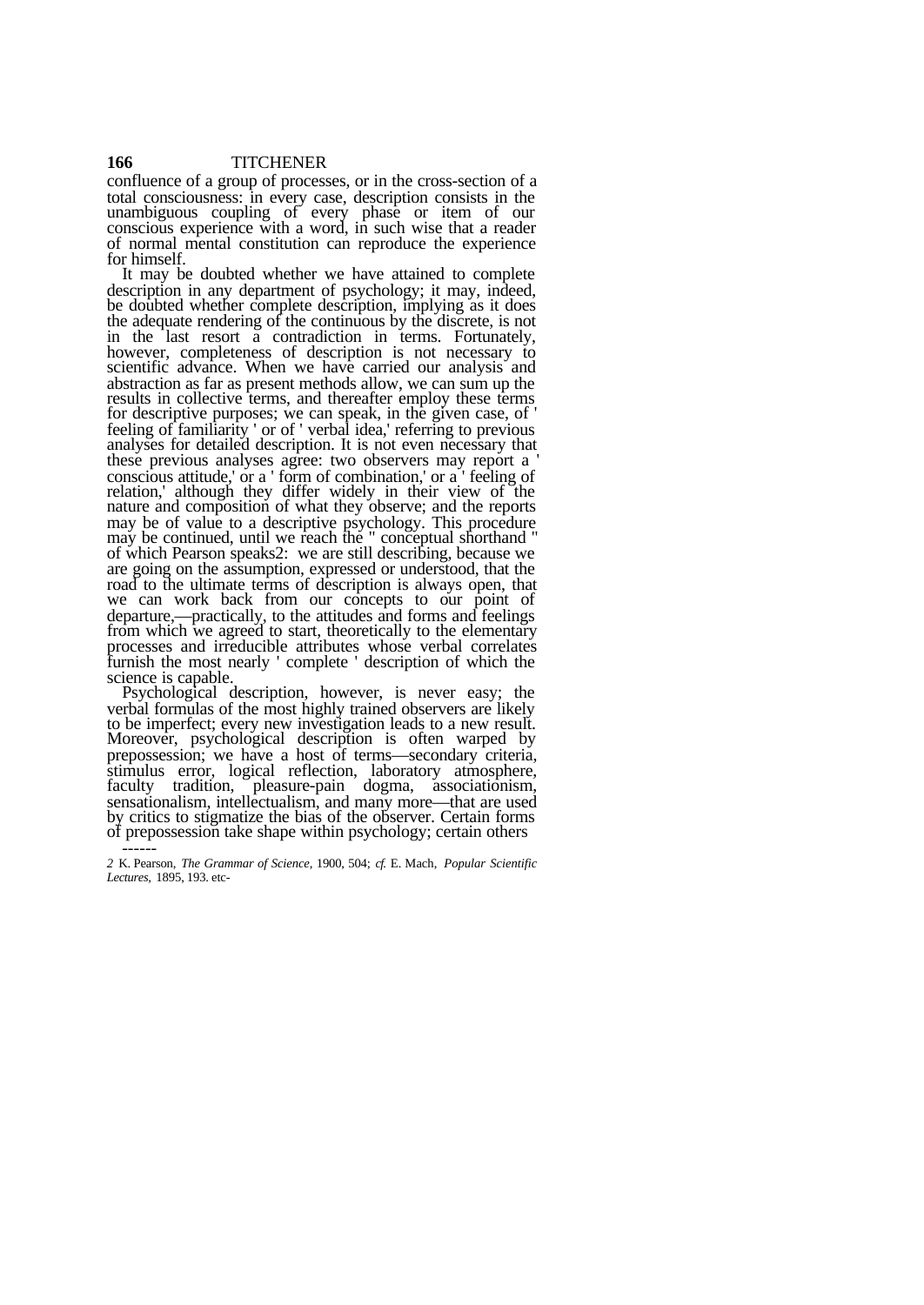are prior to any psychological observation; the observer is not simply a psychologist, but moves, so to say, in various worlds, of which the psychological is at best only one, and may be one of the less familiar; it is natural, then, that, confronted with a difficult task, he should be tempted to adopt an attitude more habitual than that of psychology, and to offer as psychological description a report which in fact is not psychological at all. The temptation to this shift of attitude is, indeed, exceedingly strong; for the situation in which the psychological observer is placed bears a close resemblance to situations which arise outside of psychology, and which must be met by all of us every day of our lives.

It is difficult, at this point, to keep the discussion at the empirical level; but I shall try, at any rate, to steer clear of epistemological complications. The observer moves, I said, in various worlds. Now it is clear that the world which is most familiar, and to which our response is most direct and certain, is the world in which we were brought up as children ; the world of things and people, of boats and trains, of relatives and strangers, of quarrels and reconciliations, of successes and failures. No doubt, this world is modified as we grow older; our attitude to it changes with increase of our scientific knowledge. But it is never identical either with the world of physics or with the world of psychology: for physics deals, not witlh boats and trains, but with masses and distances and velocities; and psychology deals, not with quarrels and successes, but with emotions and voluntary actions. And the difference between the world of practical life and the world of science is reflected in their languages: for in scientific description, words are labels of facts; in daily intercourse, they are signs of import.

I may, perhaps, be permitted to fall back upon an illustration. A half-trained observer, attempting his first bit of serious introspection, will probably report that at first he was puzzled,' that he sat for some time in a blank ' perplexity.' He is told forthwith that a report of ' puzzle ' or ' perplexity ' will not do; the terms are not introspective terms. 'Why?' he asks; ' are they not the name of an emotion ? ' And then comes the teacher's task of explanation. The word ' puzzle ' or ' perplexity,' he points out, gives him the key to the observer's predicament, acquaints him with the import of the situation, enables him to handle it, shows the need of just the kind of comment that he is now beginning; but the word tells him nothing whatsoever of the observer's individual experience, of the particular ' feels ' that constituted the per-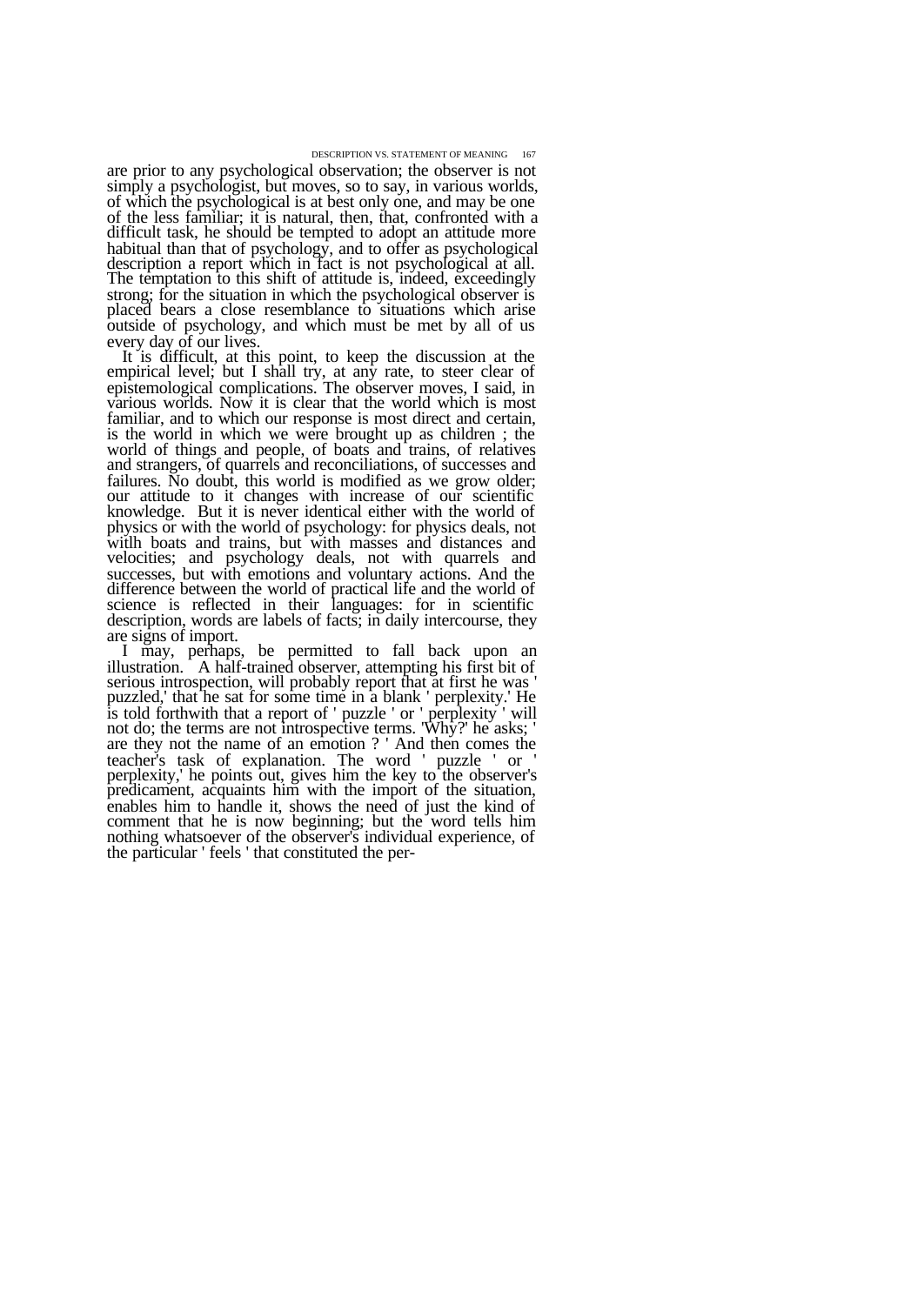plexity in the particular case. It is a word that he perfectly well understands; and this apprehension of its import is not only sufficient, but is also the one thing necessary, for the affairs of everyday life, for social intercourse, for the regulation of behavior. Scientific description, on the other hand, is always an instrument of reconstruction; and as psychological observation is individual observation, the description must also be individual; the reader of the observer's report must be able to reconstitute, to reconstruct, the perplexity which is therein described, precisely as it was lived. The word ' puzzle ' is not, then, a descriptive label; it does not attach, without ambiguity, to certain conscious processes in a certain arrangement; if the reader seeks to interpret it descriptively, he finds himself free to invent or imagine processes and arrangement in terms of his own mental constitution ; whereas a description would tie him down, item by item and phase by phase, to a specific perplexity whose course and composition might differ, in various ways and to various extents, from what was usual with himself. The distinction is, I hope, plain; it is not worth while to pursue the illustration further. But it may be worth while to formulate again the conclusions to which the illustration leads. These are, first, that the word ' puzzle,' as used by the halftrained observer, is not a psychological term at all; it is a sign of the import of a practical situation; and, secondly, that the very same word ' puzzle ' may be used, by a trained observer, as a shorthand expression for observed psychological occurrence; it is then a descriptive term, a label of fact. The ultimate test, in cases of doubt, is the user's ability to expand the term to a descriptive formula, or at least to trace it back in descriptive fashion to the conventional starting-point of the discussion. If the observer has previously analysed perplexity into localised organic and kinaesthetic processes, affective concomitants, verbal ideas, and so forth, then the term may (under the conditions of a particular experiment) be accepted as descriptive; if it has been agreed between experimenter and observer that the ' conscious attitudes ' are to be taken for granted, then the report ' attitude of perplexity ' may, again, be accepted as descriptive. But the word as employed by our half-trained observer is descriptive neither in fact nor in intention: not in fact,—for there is no guide to descriptive reconstruction; but not, either, in intention,— for the observer shows, by its employment, that lie has missed the point of the exercise; he is trying to express the import of the situation rather than its experienced *quale;* he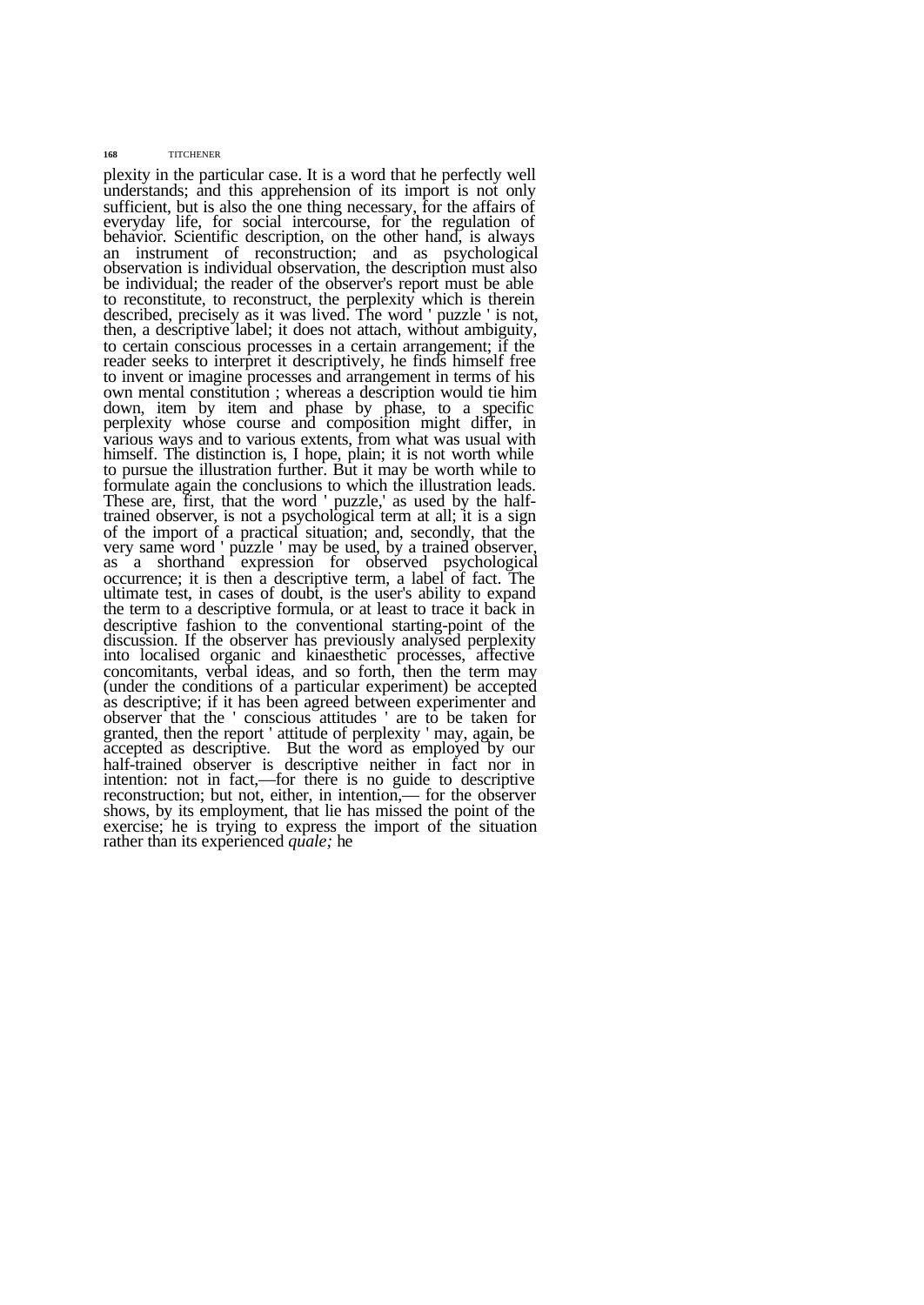has not realised the difference between psychologising and behaving.

The attempt to be empirical makes one longwinded; and I have no doubt that exception may be taken to many of my phrases. I am satisfied if the reader has clearly in mind the distinction that I am drawing; and I have tried to exhibit the distinction in a way that is independent of school or system. I turn now to the special subject of this paper: the appearance of description and of what I shall call ' information ' in the recent experimental psychology of thought. I know of no English word that may, in this connection, be opposed, naturally and as a matter of course, to the word ' descrip- tion; ' but we may say provisionally that a term like ' perplexity,' when it is not descriptive, conveys information, is informatory2a.

I begin—readers of the JOURNAL Will not require a preface —with the relevant passages in Dürr's critique of Bühler. In rough translation, they run somewhat as follows: rough translation, they run somewhat as follows:

" I have followed the course of Blühler's investigation, in which I was privileged to take part as observer, with keen interest. And I have been led to a rather curious result, which has altogether changed my ideas of the best method for the conduct of thought-experiments. Again and again, as I was observing for Bühler, I had the impression, though I was not able at the time to formulate it very clearly, that my report was simply a somewhat modified *verbal statement* of the thoughts aroused in me by the experimenter, and that this verbal statement could not properly be regarded as a psychological description of the thoughts. What I mean by this antithesis of ' verbal statement ' and ' psychological description ' will perhaps become clearer if I suggest that the layman in psychology would be giving introspective reports every time that he exchanged thoughts with a friend, unless there were some difference between verbal expression and psychological description. The introspecting psychologist will not, of course, be satisfied with a bare mention of the content of his thought during the experiment; he will specify the sensations and ideas that may have appeared in the course of nis thinking; and he will refer to the content of his thought in such a way as to make it clear that the experience was a thought-experience. He will say: The thought came to me that . . . , or I had the consciousness that . . . , or It occurred to me that .. ., etc. But it is evident that to designate something a thought is not by any means to describe the nature of this thought. No doubt, we increase our stock of psychological knowledge when we learn that mental processes which are neither verbal ideas nor imaginal complexes of any other sort, nor yet feelings, may enter consciousness in relative isolation and independence, and that these processes are fittingly designated thoughts. But we do not owe this

2a" I take advantage of my proof-sheets to remark that the above paragraphs have answered, by anticipation, the special question asked by R. P. Angier. *Journ. of Philos.,* etc., ix, 1912, 137- The general subject of introspection must stand over for a later article.

------------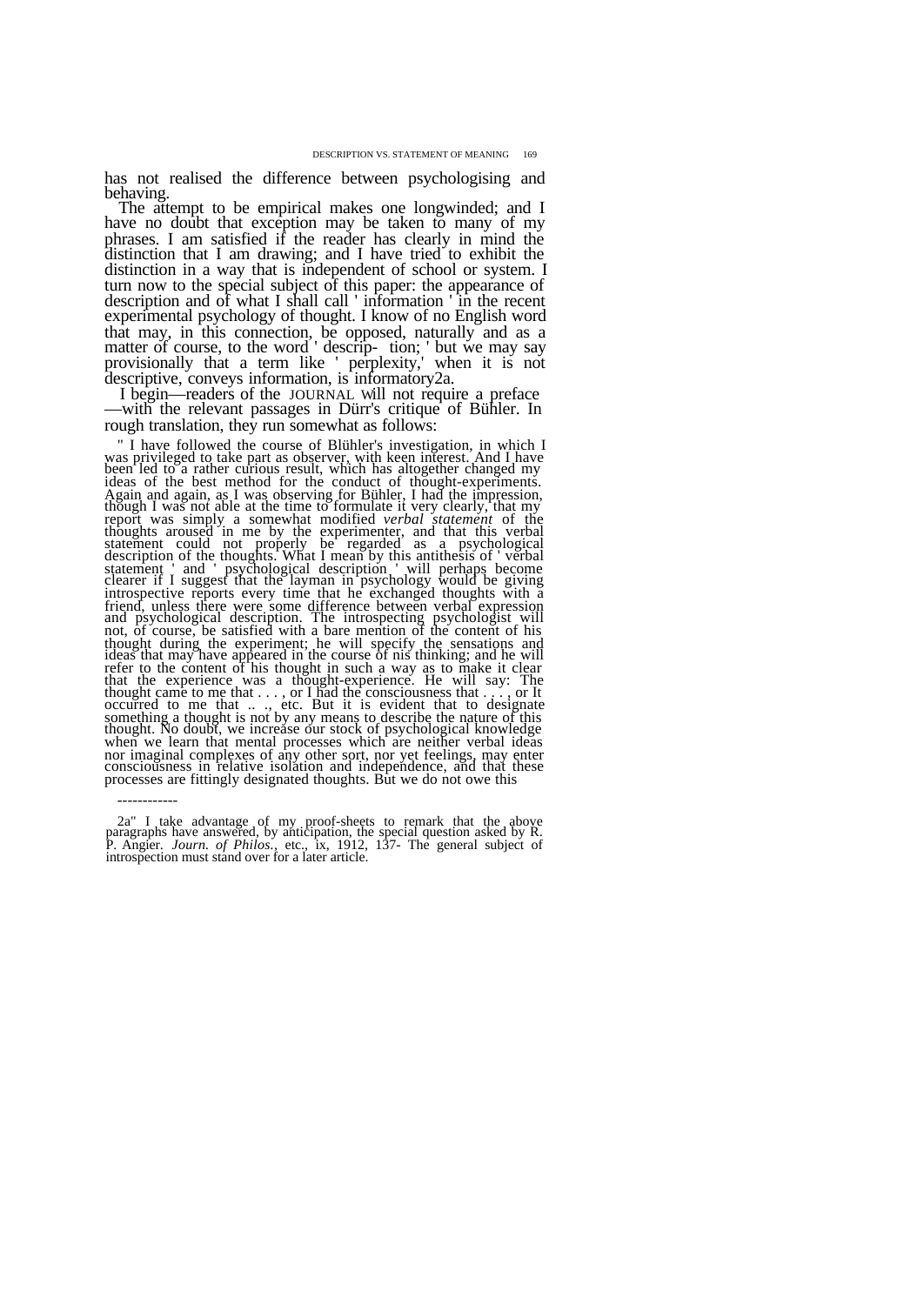discovery to Bühler's investigation. Buhler's aim is not merely to verify a familiar fact; he means psychologically to describe the thoughts of whose occurrence he was assured before the work began. .

. . " The report shows that real thinking does not move with the wearisome parade march of formal logic. Logical schematism ravels out\_ the close-packed tissue of thoughts. The practised thinker does not laboriously abstract the particular from the universal, but in a single act apprehends the universal and the particular in the universal. These are interesting facts, that may be turned to especially good account for a less dead-and-alive presentation of logic in our textbooks. But they contribute nothing to a psychological description, to an analytical or abstractive definition of the experience in which the apprehension of the relations between particular and universal is given. . . .

" The problem of the psychologist is to show the characteristics of all these acts of thought, not by reference to what is apprehended in them, but by demonstration of their proper nature. This question Buhler leaves unanswered."3

Durr's ' verbal statement ' is, then, an intimation of the content or object of thought; it corresponds to what I have spoken of above as ' information.' As ' somewhat modified ' by psychological environment, it contains a reference of the observer's experience to a general psychological heading, to the category of Thoughts. If our half-trained observer had reported, not simply that he was puzzled, but that he ' felt ' puzzled, or had a ' feeling ' of perplexity,—and if he used the word ' feeling ' in some psychological sense,—then he would have done, at his lower level, precisely what Dürr does in Buhler's investigation. The ' perplexity ' is informatory, refers to content or import; the ' feeling,<sup>†</sup> used as a psychological rubric, is, so far as it goes, descriptive. Durr's intimation of content, he gives us to understand, is psychologically irrelevant; the phrases that came before the intimation *(I* had the consciousness that .. ., etc.) are psychological, but they bring us only to the threshold of a true psychological description.

I pass on to von Aster. An experience, von Aster says, may be characterised in two different ways.

This twofold characterisation is explained as follows. On the one hand we are able, in the strict sense of this term, to *describe* the experience, just as we describe objects at large: by comparison, by grouping it with similar experiences, by emphasising particular features. But secondly, the experience may be *communicated* by some special word [or phraseJ. Which of these characterisations, now, is the better, the more accurate? Which of them brings the experience nearer to us, gives us the more intimate familiarity with it? [It must be remembered that] every *description* of an experience has, of necessity, some- ------

3 E. Dürr, Ueber die experimentelle Untersuchung der Denkvorgänge. *Zeits. f. Psychol.,* XLIX, 1908, 315 f., 322, 323. Italics mine.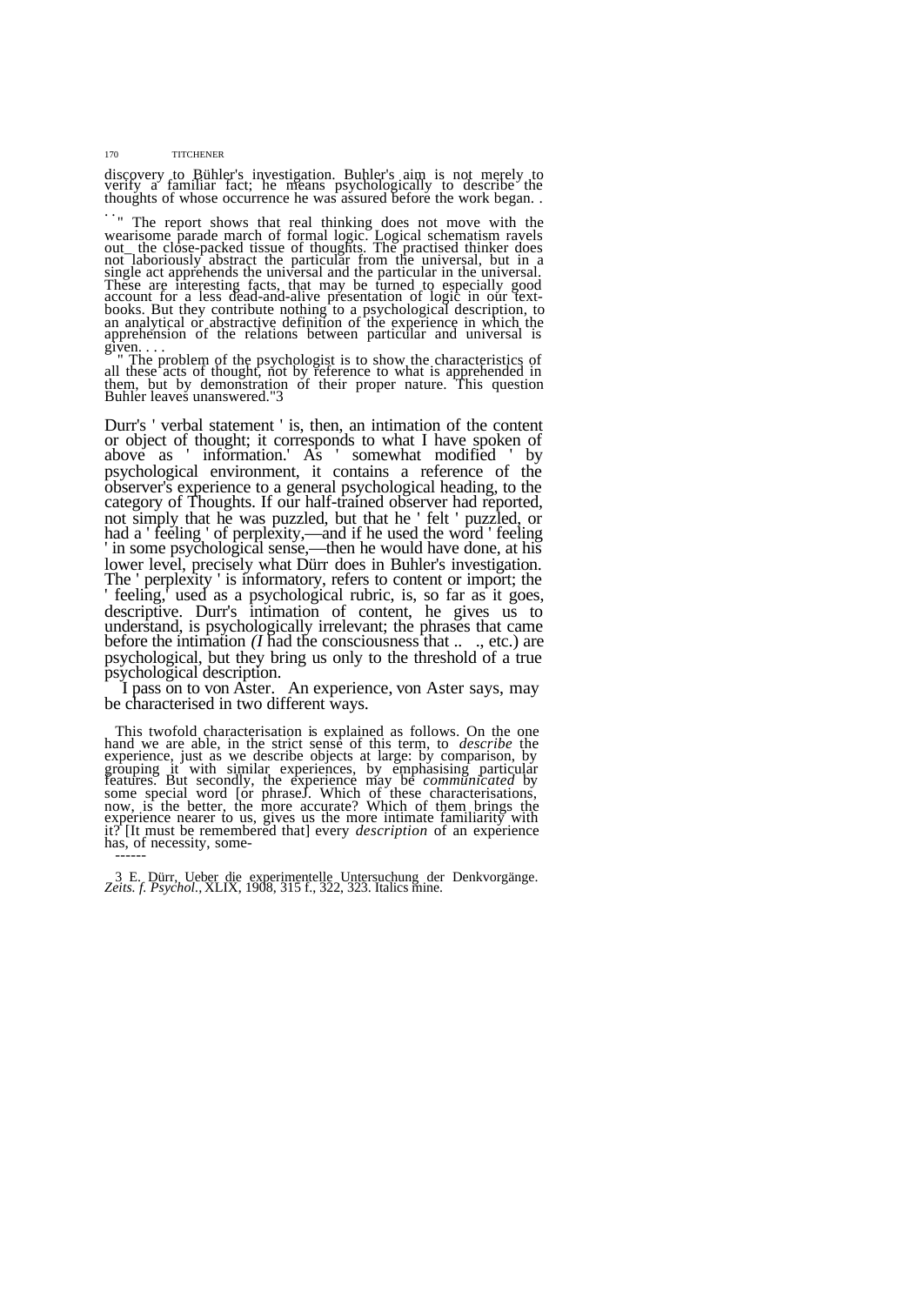thing rough, awkward, incomplete, about it: that is why we are glad to exchange it for communication. Over against a conscious attitude or an affective state, description and communication stand to each other in the same relation as description and delineation over against a physical thing. Description names and defines the parts; but the parts, when put together, never yield the whole; while the drawing, and the communicating phrase, give the whole in unitary form. Communication is superior to description, just precisely as the depletion of mental states by the poet is superior to that offered by the psychologist." 4

To quote a passage of this sort is not quite fair to the writer, who works out his position gradually, by means of examples. Since, however, I want him to speak for himself, I venture to translate a few significant sentences,—with the confession that they are torn from particular contexts, and with the recommendation that the article be read as a whole.

(i) "It is not necessary that the observer have any conscious realisation of the difference between description and communication. The problem is, to pin down a certain series of experiences; and communication, if it is characteristic, satisfies the conditions even better than description. That is to say, expression of the communicative kind suits the disposition aroused in the observer by the instructions given, and is therefore accompanied by a very positive ' consciousness ' that the task set 'has been satisfactorily performed."5

(2) " Description has always an approximative character, which comes out with especial clearness when the experiences are as difficult to arrest [as they are in the thought-experiments] ; communication has, oftentimes, the character of high assurance, of acertain self-evidence."6 Even when the report directly ' names ' the contents of consciousness, and is therefore properly to be called descriptive, " the verbal expression may carry a direct conscious reference to the imaginal complex, and yet there may be a clear 'consciousness' of the insufficiency of the image: the words mean more than is given in this image."' But communication, too, has its difficulties. "Sometimes the reproduction is assured and definite; phrases crop up with the consciousness. That is precisely what the experience ' meant.' At other times the assurance and self-evidence are lacking: I say that the experience contained ' thoughts ' which I may ' perhaps ' express as follows, or which ' seemed ' to take this or that direction. And finally it may happen that I begin with a rough paraphrase of what was ' meant,' and that then the ' right ' or ' fitting ' expression suddenly suggests itself." 8 <u>.</u><br>-------------

4 E. von Aster, Die psychologische Beobachtung und experimentelle Untersuchung von Denkvorgängen. *Zeits. f. Psychol.,* XLIX, 1908, 69. The reader may be reminded that Dürr's critique was read at the Frankfurt Congress in April, 1908; that von Aster's paper, already at that time completed, was published in September of the same year; and that Durr's article followed in October.

5 Ibid., 70; cf. 72. 6 Ibid., 71; the writer is contrasting the attitudes of the observers in Marbe's and Buhler's experiments.

7 Ibid., 72 i. 8 Ibid., 93.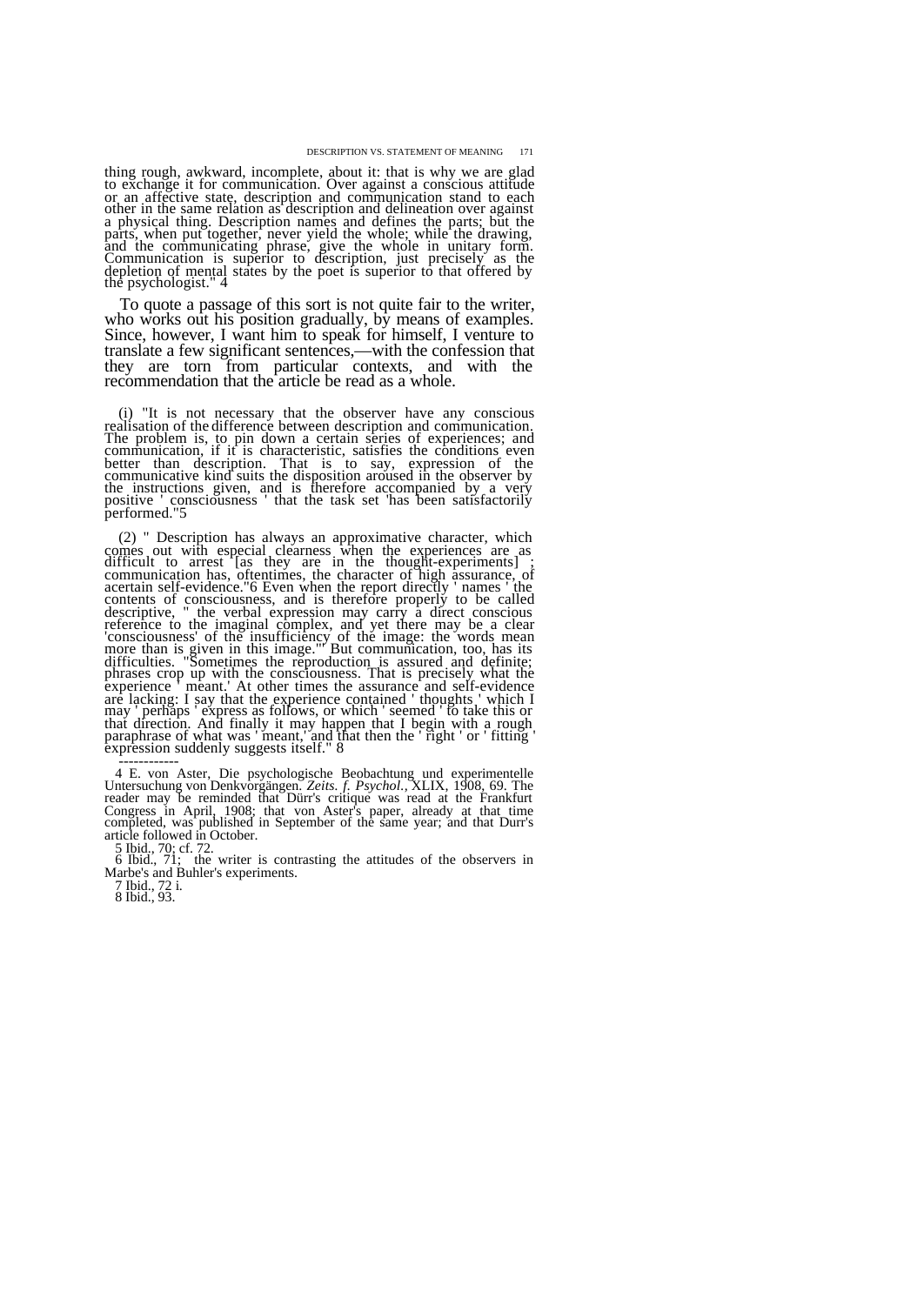(3) It is sufficiently plain that communication is not description; but the writer adds an emphatic statement of their incongruity. " Since communication, with whatever assurance it may be made, is not of itself a *description* or a direct identification, the question now arises, *What* experiences, then, gave rise to this communication ?"9 And as we cannot infer experience from communication, so we cannot either infer ' meaning ' from description. " The mere consideration of the facts of consciousness, the experiences, which accompany the ' intelligent ' utterance of a sentence, need tell us nothing at all—at all events, need not inform us completely—of the content of our 'meaning."10

(4) As to the nature of communication itself, there can be no doubt that it is an expression of import. The words " Oh, yes,—that is one of those paradoxes of Nietzsche's " communicate a repugnance, an impatience, an indifference; that is, they give the import of a situation which they fail altogether to describe.11 The whole essay might be quoted in support of this conclusion. Here, for instance, is a relevant passage: "What do these observations [of Messer and Buhler] show? On their face, they show nothing more, again, than that experiences were present which the observer communicates by certain verbal expressions, and—to particularise—by expressions regarding the object designated by the [stimulus] word:" it is the import of the stimulus word that is communicated.12 But we have the writer's direct testimony : " What Dürr here calls ' verbal statement,' " he says, " I call ' communication.' And Dürr's assertion that Buhler's observers took up, not a descriptive, but a communicative attitude, is the more noteworthy, as Dürr was himself one of these observers."13

Buhler, in his rejoinder to these criticisms, refuses to identify ' verbal statement ' and ' communication.' " Von Aster thinks that his ' communication ' is the same thing as what Dürr means; but that can hardly be correct."14 There is, undoubtedly, this difference: the phrase ' verbal statement ' has an intellectualistic ring; the word which I have translated ' communication ' carries rather, in the German, an affective reference,—implies a sort of self-revelation or self-betrayal, such as is given by the ' expression ' of emotion. I do not think, however, that the difference can be stressed. And I do not think that, on any view, it is essential: it seems to derive simply from a difference of psychological system. In the sphere of Buhler's thoughts, Dürr operates with a ' relational consciousness,' von Aster with affectively toned atti-

<sup>9</sup> Ibid., 102; 10 cf. 77-10 Ibid.,

<sup>11 82. 11</sup> ibid., 65 ff..

<sup>12</sup> Ibid., 85; similar expressions occur, e. g., 86, 90. 13 Ibid., 107. The words for 'communicate,' 'communication' are *kundgeben, Kundgabe*. I hope, however, that no reader will be satisfied to accept my translations; the terminology of this chapter of psychology is still so unsettled that, in the last resort, recourse must always be had to the original German.

<sup>14</sup> K. Buhler, Zur Kritik der Denkexperimente. *Zeils. f. Psychol.,* Ll., 1909, 117 f., and ref. to Ber. d. III. Kongr. f. Psychol.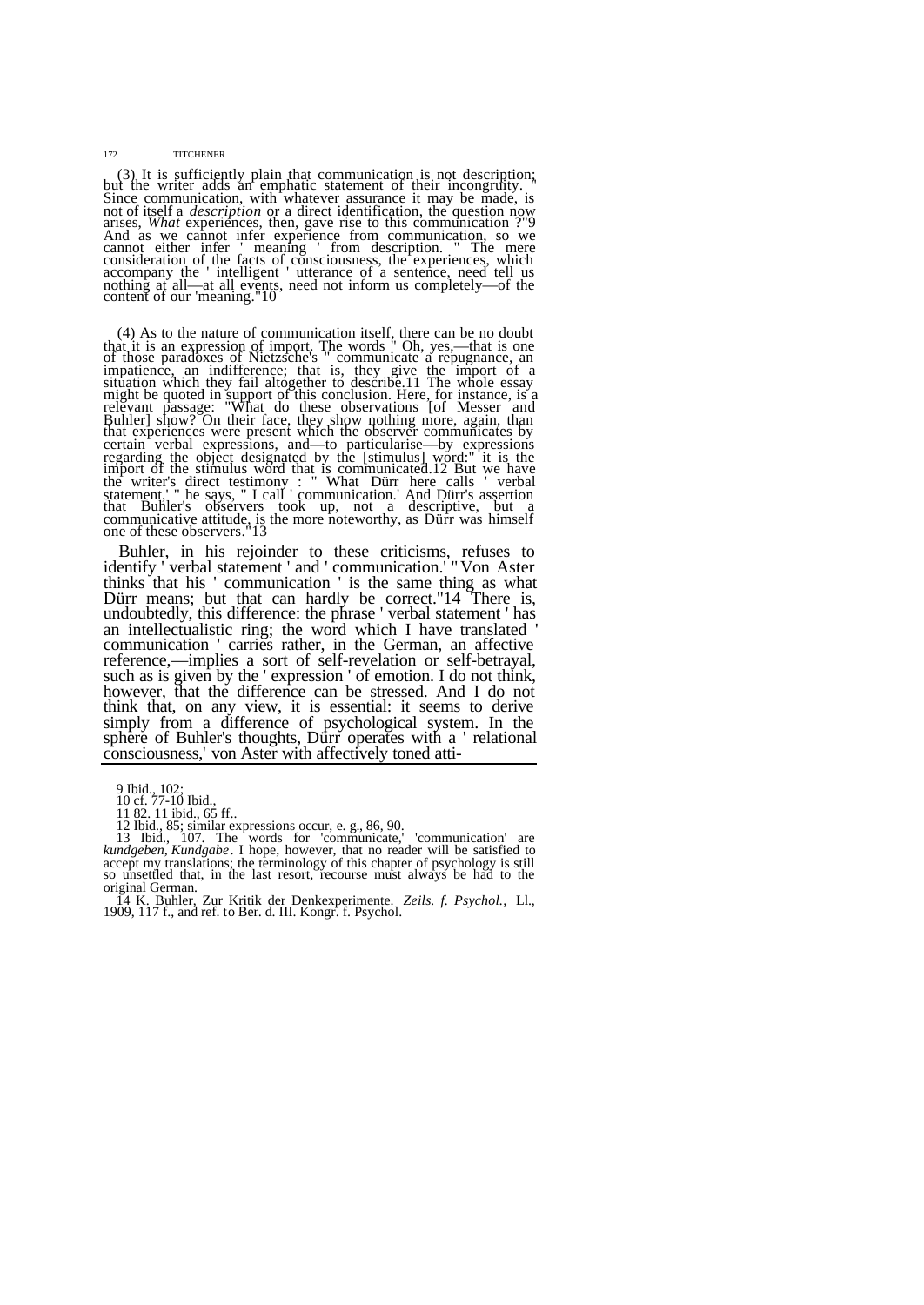tudes and with direct impressions of sameness, relation, etc. Dürr, then, naturally speaks of a ' somewhat modified (i.e., grossly psychological) verbal statement,' and von Aster speaks as naturally of '(expressive) communication.' The ' verbal statement <sup>'</sup> and the <sup>+</sup> communication ' as such are, I believe, what I have called ' information; ' the ' somewhat modified ' and the implied ' expressive ' give a psychological turn to the information, the former accenting thought, the latter rather accenting feeling. Here, of course, I am interpreting; but the interpretation is nothing more than a generalised reading of the facts; and if doubt remains it must be doubt, not of the rightness of the interpretation, but of its ability to mediate between von Aster and Buhler. ' I am saying, in my own way,' von Aster declares, ' just what Dürr said; ' and Buhler replies: ' No, you are saying something else.' I have shown, now, that there is a difference; but I ascribe it solely to the personal standpoint and preoccupation of the critic; it is not, so far as I can see, a difference of criticism.

Meanwhile, it is notorious that the criticism has failed to convince those against whom it was directed; we are still told that there appear in consciousness, from the point of view which reveals perceptions and feelings and ideas, processes that can be named, labelled, described, only as ' Bewusstsein von,' ' Wissen um,' and so forth; we are asked to include thought-elements, relation-elements, awarenesses, in our analytical vocabulary. This state of affairs suggested the modification of method which was described by Jacobson in the last volume of the JOURNAL. The observers in certain experiments were asked to separate ' description of process ' from ' statements concerning meaning.' The word ' process ' is here used in the sense of the German *Erlebnis;* it was thoroughly familiar to the observers; whereas " no definition of ' meaning' was furnished by the experimenter." The instruction ran: " Put direct description of conscious processes outside of parentheses, and statements concerning meanings, objects, stimuli and physiological occurrences inside." I wish to emphasise the fact that the observers were hereby required to put *all* conscious processes (including thoughts and awarenesses, if these occurred as processes) in the one report, and to put in the other—not ' meanings ' outright, but *statements concerning meanings.* To have separated, at the outset, ' process ' and ' meaning ' would have been to beg the question at issue; for ' meaning,' whether passive as ' signification ' or active as ' intention,' might appear in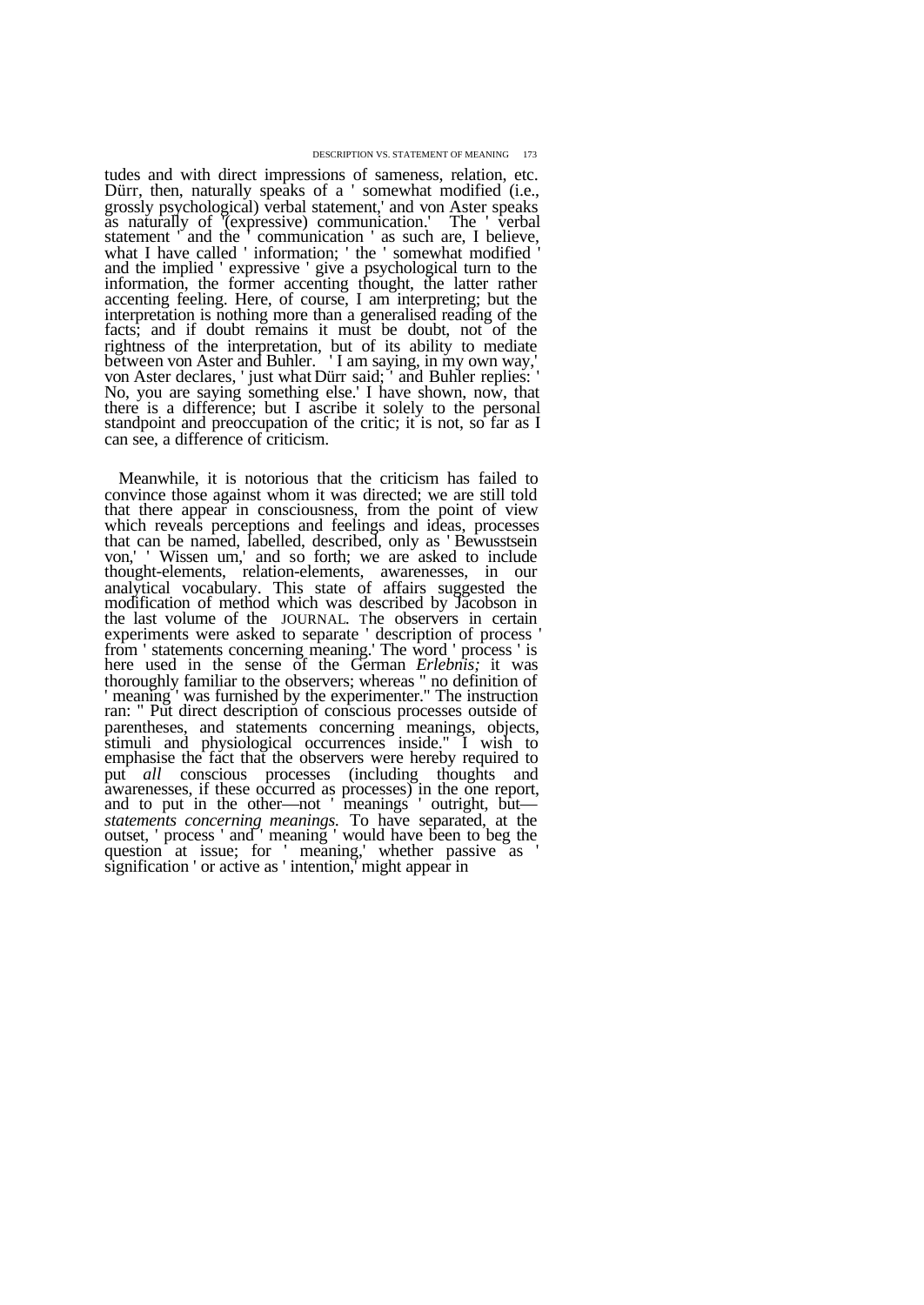direct experience as a specific form of process. On the other hand, a 'statement concerning meaning' is clearly an informatory, not a descriptive statement; its banishment from the introspective record is therefore justified; and its removal should indeed, beside freeing the introspective report from irrelevancies, call attention to *lacunae* in that report itself.

I do not propose to discuss in detail the results of Jacob-son's paper. The general outcome is that there are no ' significations ' or ' intentions ' to be found among the processes ; that " the correlated meanings and processes are two renderings, from different points of view, of one and the same experience;" that 'meanings,' in other words, must always be ' stated,' and cannot be ' described; ' and that a report from which the ' statements of meanings ' have been removed is not on that account descriptively inadequate. In connection with this general result, however, there were three points in particular which seemed to me to need working out. They are as follows:

(1) "F at first showed occasional uncertainty as to what constituted meaning; and D for some time showed occasional doubt and inconsistency. Eventually, however, the reports of all four observers became practically uniform." How are we to explain this uncertainty, doubt, inconsistency ?

(2) "Just as processes flit by on the passing instant, so do meanings change and elude the observer; and the skill in expression of meaning acquired in daily life is comparatively rough and superficial." How, exactly, do meanings 'change? ' Do they slip into one another, in the manner of dissolving views; do they shift abruptly; do they behave in both these ways? Is there any marked difference between change of process and change of meaning?

(3) "We find that wherever there is meaning there are also processes; and we find that the correlated meanings and processes are two renderings, from different points of view, of one and the same experience." What are these ' points of view ? ' Jacobson expressly decides to leave this question open. I do not know whether, on the basis of his material, it could have been answered; and if that is the case, I do not know what his own answer would be. What I have to say upon the question is, therefore, said upon my own sole responsibility, and does not commit Jacobson in any manner. I thought it worth while to attempt an empirical characterisation of the two attitudes, or points of view, taken by the observers; and Miss Day and Mr. Foster—the D and F of Jacobson's paper—very kindly put themselves at my disposal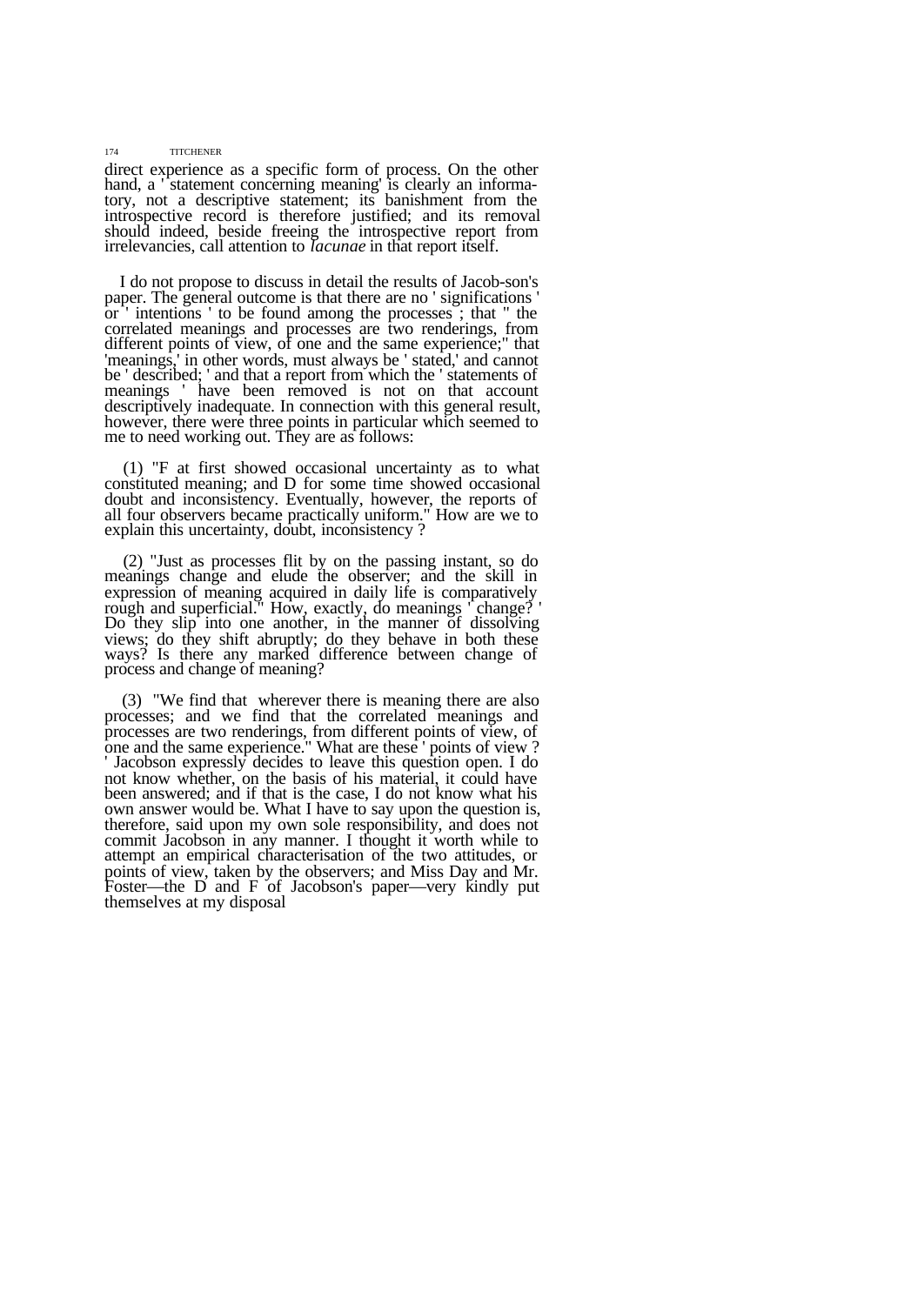for these observations and for those demanded by (1 ) and (2) above. Three sorts of experiments were made, with words and sentences as stimuli: in some, the observer gave first a full statement of meaning, followed by a report (as complete as could be managed) of process; in others, this order was reversed; in yet others, the two reports were intermingled, so that description of process and statement of meaning alternated, as they had done in Jacobson's experiments. It was understood that these new experiments were to be performed with the same seriousness and conscientiousness as the old; the observers knew, however, that they would be required, upon the basis of tile whole work, to characterise the attitudes aroused by the different instructions. The task was difficult, how difficult, I did not myself know until I had attempted it; and although we all three realise that the results are imperfect, I must add that they taxed *to* the utmost the training and goodwill of the observers.

(i) The following are excerpts from the observers' answers to the question as to the reason for their uncertainty and doubt at the beginning of Jacobson's experiments.

Observer D.—There was, as I remember, a general hesitancy at entering upon a new field; I had never before been asked to make the twofold report, and I could not approach the task coolly and with assurance. . . . More important, though, was my uncertainty as to what the instruction really was: no definition of 'meaning' was given. I was inclined to suspect *E* of a bias toward logic, and I had been taught to regard logical reflection as the worst enemy of introspection. On the other hand I knew that in some instances his psychological terminology bad differed from that to which I was accustomed. At first, therefore, I was not a little troubled by doubt as to what he meant me to do when he said "State the meaning" of the word or sentence. . . . I suspect that I am naturally rather a 'subjective' observer, and dependent upon instructions; it sometimes requires a decided effort for me to accept a situation passively, without personal reference to *E* and to what he wants me to observe. My uncertainty led me to take up now one attitude and now another. At times, acquiescing as I thought in *E's* view, I sought for the verbal, dictionary definition (words were then the stimuli) ; at other times I stubbornly followed my own natural bent, and waited passively for the stimulus to appear meaningful. . . . After a while. I found that the meanings came of themselves, and I gave them as they arose; as *E* made no comment, I assumed that I was thus following instructions, and the experiments became less trying and fatiguing. . . .

Observer F.—At first T had difficulty in placing the parentheses in the report according to rule, because, even with the best phrasing of which T was then capable, the report did not fall clearly into two such divisions Obscurity, unitariness, swiftness of passage of complexes; the large amount of material to be reported upon before it slipped from memory; lack of command of language, both for direct description and for statement of meanings: these and other practical conditions led me often to use what I should call indirect or indicative description.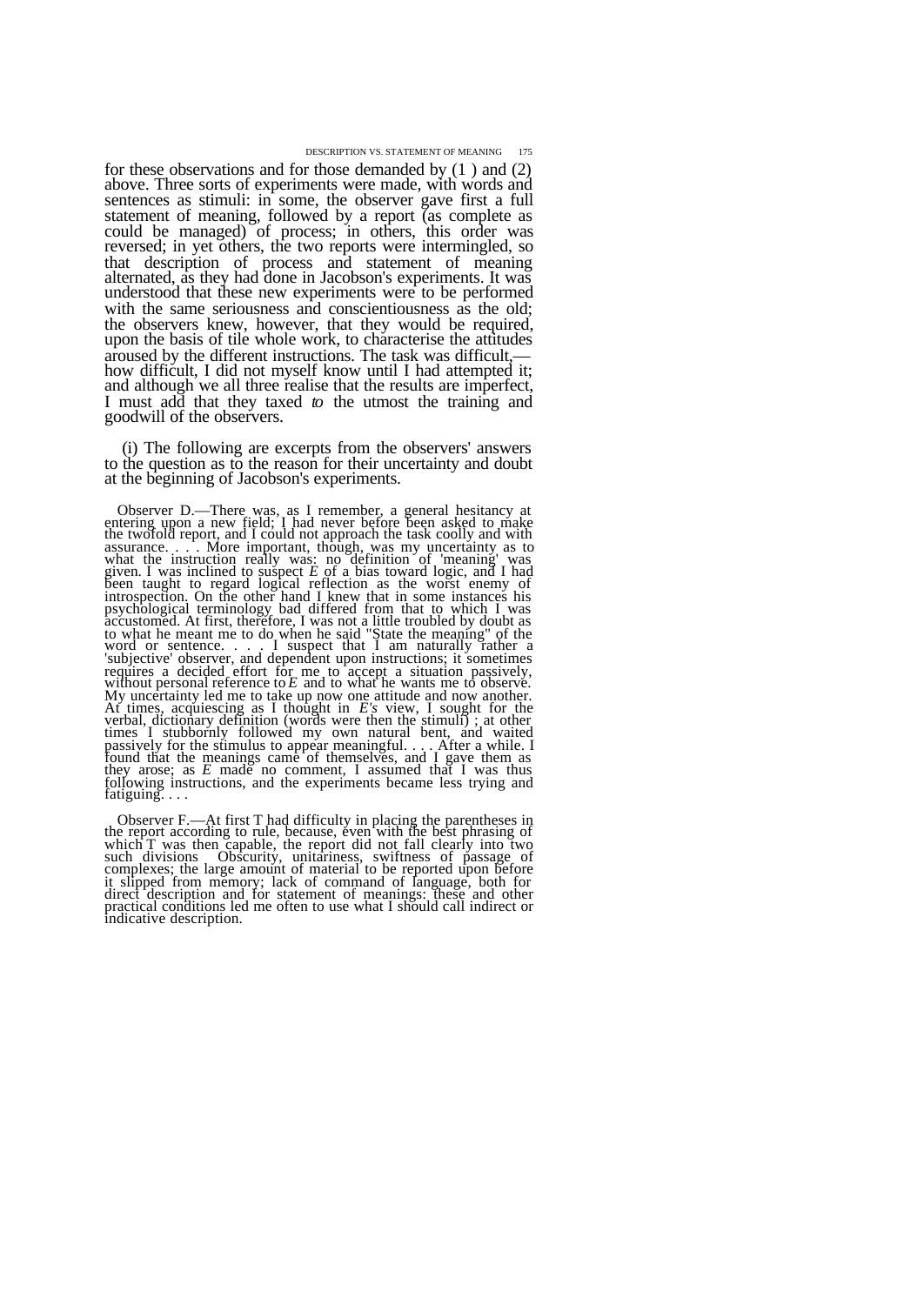So I reported an auditory image ' more as if whispered than as if said in ordinary voice,' kinaesthetic images or sensations ' such as I get when standing and bending the right leg,' etc.; and I found it hard to decide, at first, whether these clauses should go inside or outside of parentheses. Later the difference between statement of meaning and indirect description became clearer; but in some early reports there was a mixture of standpoints; vague, applied to an image, for example, meant vague descriptively and also vague logically. Secondly, and more importantly, I was not always sure as to the *extent* of the meaning, whether of the meaning actually present or of the meaning called for by the instructions. I did not know what purpose was implied in the instruction to state meanings. One may, I think,—though I realised this less clearly at the time,—state the meaning of a situation variously according to the purpose which is involved, the basis which is presupposed. There is a narrow meaning with reference to the individual experiment and to myself as observer; there is a wider meaning with reference to the day's work, and the working relations between the experimenter and myself; and there are many other meanings, with reference to yet other aspects of life. I felt that these meanings were different, and I did not know whether some of them were irrelevant or whether I was to think out, to search for, all possible meanings. It is not so much, I believe, that " the skill in expression of meaning acquired in daily life is comparatively rough and superficial " (though this statement is, no doubt, true in a certain measure), as rather that the situations of daily life define their own universe of meaning, supply of themselves a basis for meaning; whereas the instructions in our experiments left this universe undefined. . . . I finally settled down to the narrow, directly experimental, meaning, but I had all through a sort of mental reservation, to the effect that other and wirier meanings might be made out.

The replies need no interpretative comment. It is interesting, however, to note the difference of type,—a difference which led D to remark, at the conclusion of the experiments/ that statement of meaning is easier than report of process, and F to make an emphatic declaration to the contrary. The task of description, always difficult, is especially difficult for an observer who leans toward the subjective type; and D, when she has once satisfied herself that she clearly understands the demand for meanings, falls back upon their statement with some relief. F, an observer of a somewhat extremely objective type, relies on his training for the report of processes; if he cannot describe everything, he will describe what he can. But the request for meanings puzzles him: *what* meaning shall he state ? the perception of a letter ? the perception of a letter as stimulus in a thought-experiment?—where shall he draw the line of meaning? So D reports, characteristically, that the meanings ' came of themselves,' while F insists that meanings are always matter of reflection, have to be sought for, to be decided upon. And D is able to use a foregone statement of meaning to help out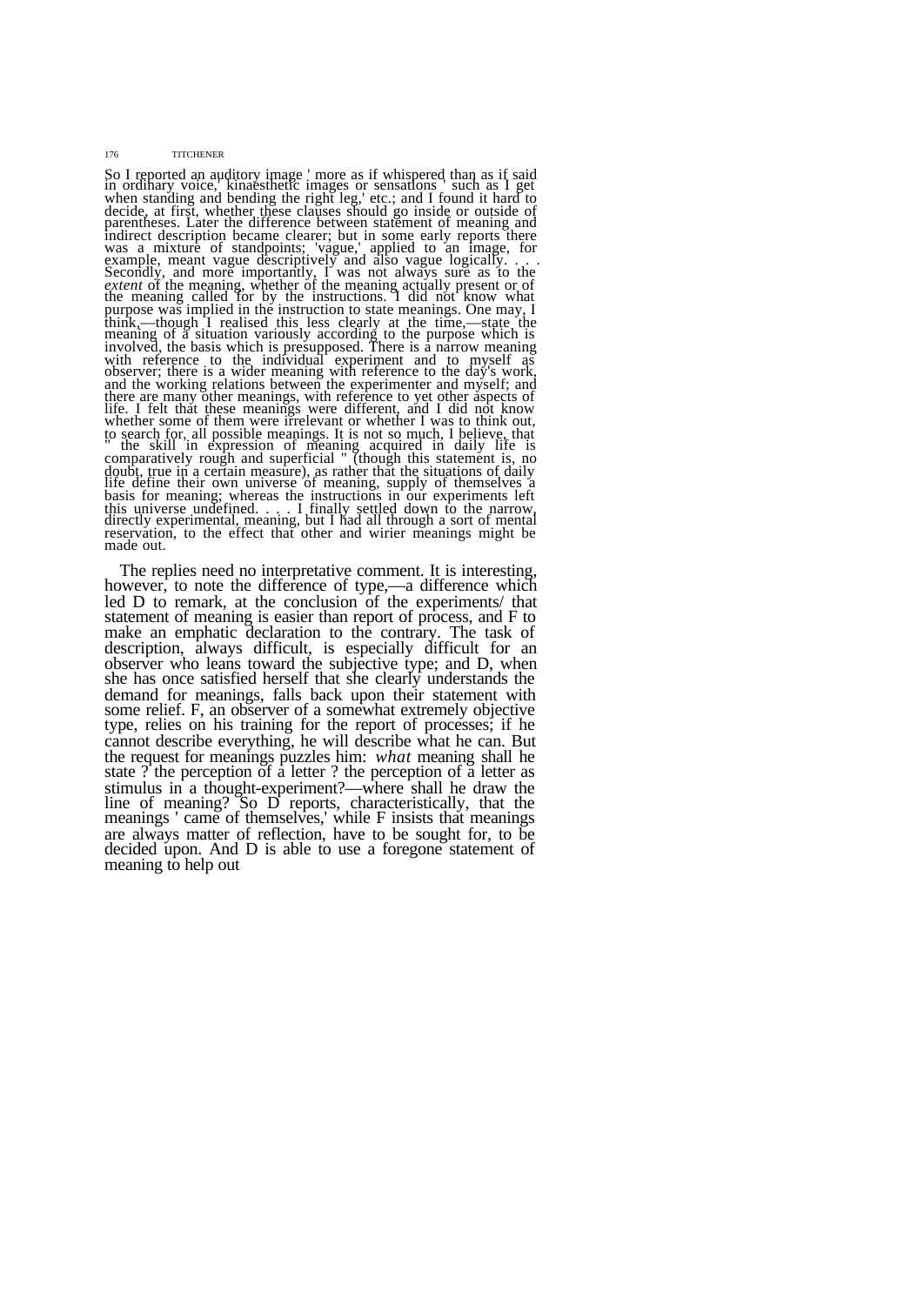### DESCRIPTION VS. STATEMENT OF MEANING 177 her later description of process, while F finds that the prior formulation of meaning tends to drive process out of mind. (2) I quote again from the replies of the two observers.

Observer D.—The meanings in these experiments are perfectly definite and discrete things, distinct from one another. There is no stage of transformation of one meaning into another, but rather a 1-2- 3 sequence with a clean-cut division between the individual meanings. There may be difficulty in expressing a given meaning in words, but this is due to unreadiness of language; and a meaning may quickly give place to another meaning, but with practice it can be caught and expressed. Meanings are not transitory in the way that processes are, but are inherently stable; and they are not inherently elusive, as many processes are, but are very get-at-able. They are cut-and-dried, as it were dead things. . . . We can make rough distinctions between groups of processes, but I question whether this is not due, genetically at least, to the fact that the ' group ' has been isolated because it had a ' meaning.' There is no gradual development or dying away of a meaning; it is all there at once. A mental complex, on the other hand, as it shows itself to introspection, rises, becomes more or less prominent, dies away; its part-processes and attributes undergo continual change throughout its course.

Observer F.—It is quite true that the meaning of a word or sentence may be different, and logically complete in different stages, at different times. . . . Thus, when the stimulus was the sentence ' What time is it?' the meaning for practical purposes was first present, and then the meaning was realised in more adequate form (in reference to my university work) with the coming up of suitable images. In this sense, then, I agree that meanings may " change and elude the observer."... There is also a sort of emphasis within a total meaning: thus the meaning may be emphatically that of ' the letter *d,'* while at the same time there may be a qualification ' on white ' or ' on white paper ' or 'on a white ground.' If the emphasis shifts, so that the subordinate becomes the principal meaning, there is also, of course, a ' change of meaning.' . . . I have never noticed, however, that meanings overlap or pass into one another; the meaning is, I think, always this or that, at any particular moment. Thus, the word *hide* gave, as report of process, " kinaesthetic sensations as of contraction in shoulder muscles downward in crouching; slight organics in abdomen; then vague visual image of rounded white surface of small extent in front and to the right." The ' then ' reads as if there were a sharp break in consciousness; but there was not. On the other hand, the shift of meaning from ' crouch ' to ' human skin,' and therewith from verb to substantive, was definite and abrupt.  $\ldots$ 

The difference of type is again apparent. For D, there is no question of ' range of meaning,' of ' logical completeness in different stages; 'she assumes, quite as a matter of course, the range set by the requirements of the *Aufgabe*, i.e., by the experimenter; the meaning is hard and fast, without power to contract or expand, and without internal emphasis and subordination. F, on the other hand, reports changes of meaning which at once suggest the logical terms intension and extension. Despite this difference, the observers agree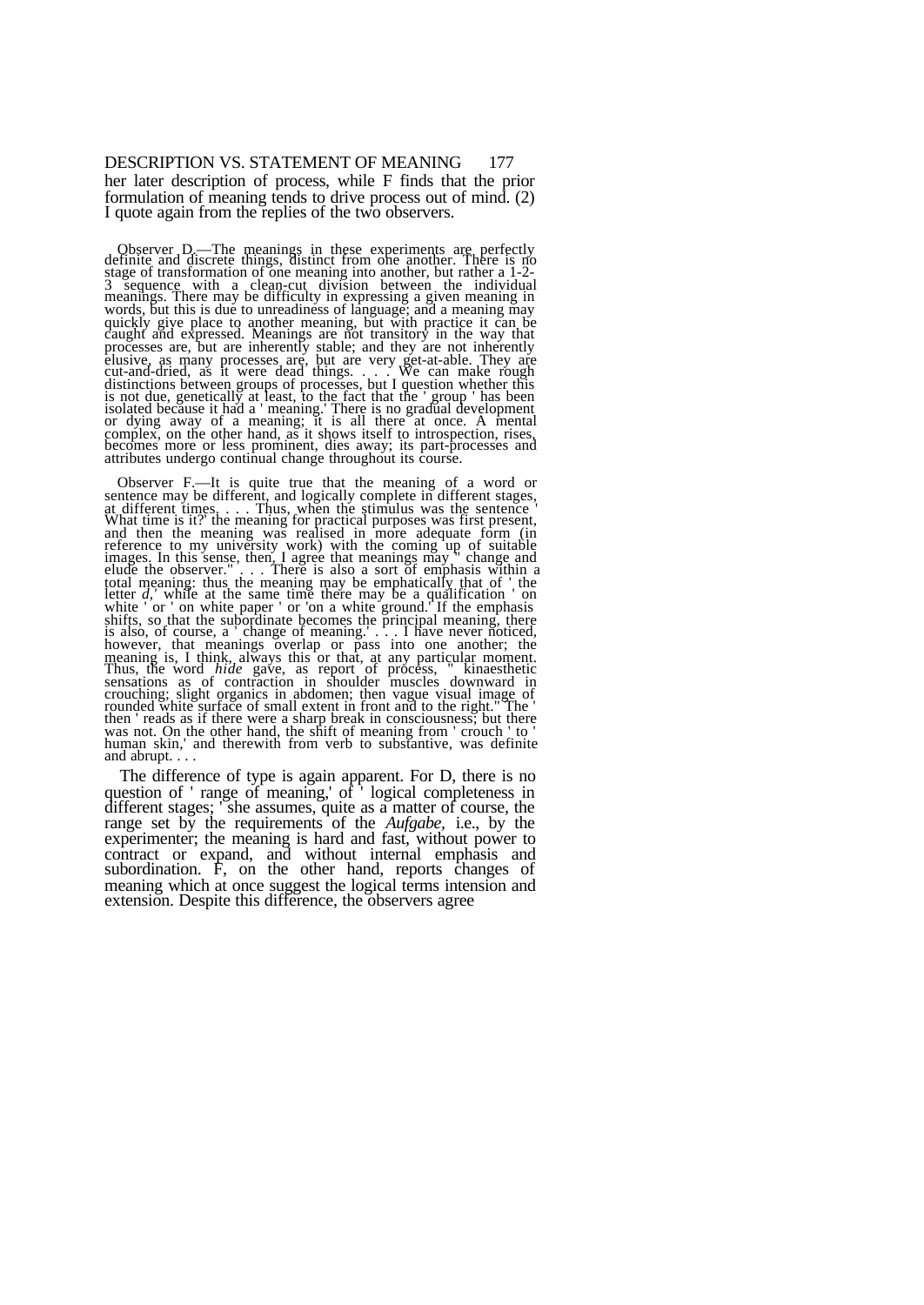that change of meaning, unlike change of process, was complete and immediate.

It would, of course, be unwise to generalise these results, though there can be no harm in drawing from them the old lesson that, when we are trying to further psychology, we must be constantly on guard against the irruption of logic. Logical common-sense,  $c'est l'ennemi$ . If, however, the results are common-sense, *c'est l'ennemi.* If, however, the results are borne out by those of other enquiries, we have a new light cast upon such phrases as " a conflict of meanings," " the meaning of the telegram gradually dawned upon him," etc. During a conflict of meanings, for instance, whatever might be the tangle of contextual processes to be unravelled by introspection, we should have the meanings themselves at any single moment clear-cut and distinct; and the dawn of meaning would not be a gradual and continuous unfolding of meaning, but a step-wise progress involving what I have, perhaps rashly, identified as intension and extension. In both experiences there might be periods of meaninglessness, such as have been found in previous experimental work and have been verified in our own observations; but, if a meaning were present, of whatever logical ' stage of completeness ' and of whatever ' range,' that meaning would be self-contained, rounded off, untainted by intermixture of other meanings, replaced by and not dissolving into its successor or alternative.

(3) I come, finally, to the empirical characterisation of the two attitudes.

Observer D.—(1) The statement of meaning is much *easier to* make than is the report of process. There was a definite bodily reaction (slight nausea, inhibited breathing) to giving a long and full account of processes, as if to a difficult, laborious, irksome performance. The statement of meaning, on the other hand, came easily, without effort or unpleasant affection. In particular, *(a)* meanings are definite, and arrange themselves easily in sequence, whereas it is difficult to be sure of the temporal order of processes, (b) The statement of meanings is comparatively simple; there are fewer meanings than processes; a single meaning often corresponds with a large budget of processes. One is therefore sure of the completeness of a statement of meaning, while one often has the uncomfortable feeling that a process-account is scrappy and imperfect, (c) Meanings seem to go naturally into words; the phrasing takes care of itself. One has to be very careful of one's vocabulary in reporting processes.

(2) The two accounts stand in a different relation to each other. The statement of meaning is altogether *independent*, and can be made without any thought of process. I find, however, that even when I am trying to hold strictly to the attitude of reporting processes I am tempted to refer to meanings, in order to make the description complete and chronological; I resist this temptation, as I am sure that the meanings are extraneous to introspection. Where the statement of meaning (as in some of the new experiments) is given first, it offers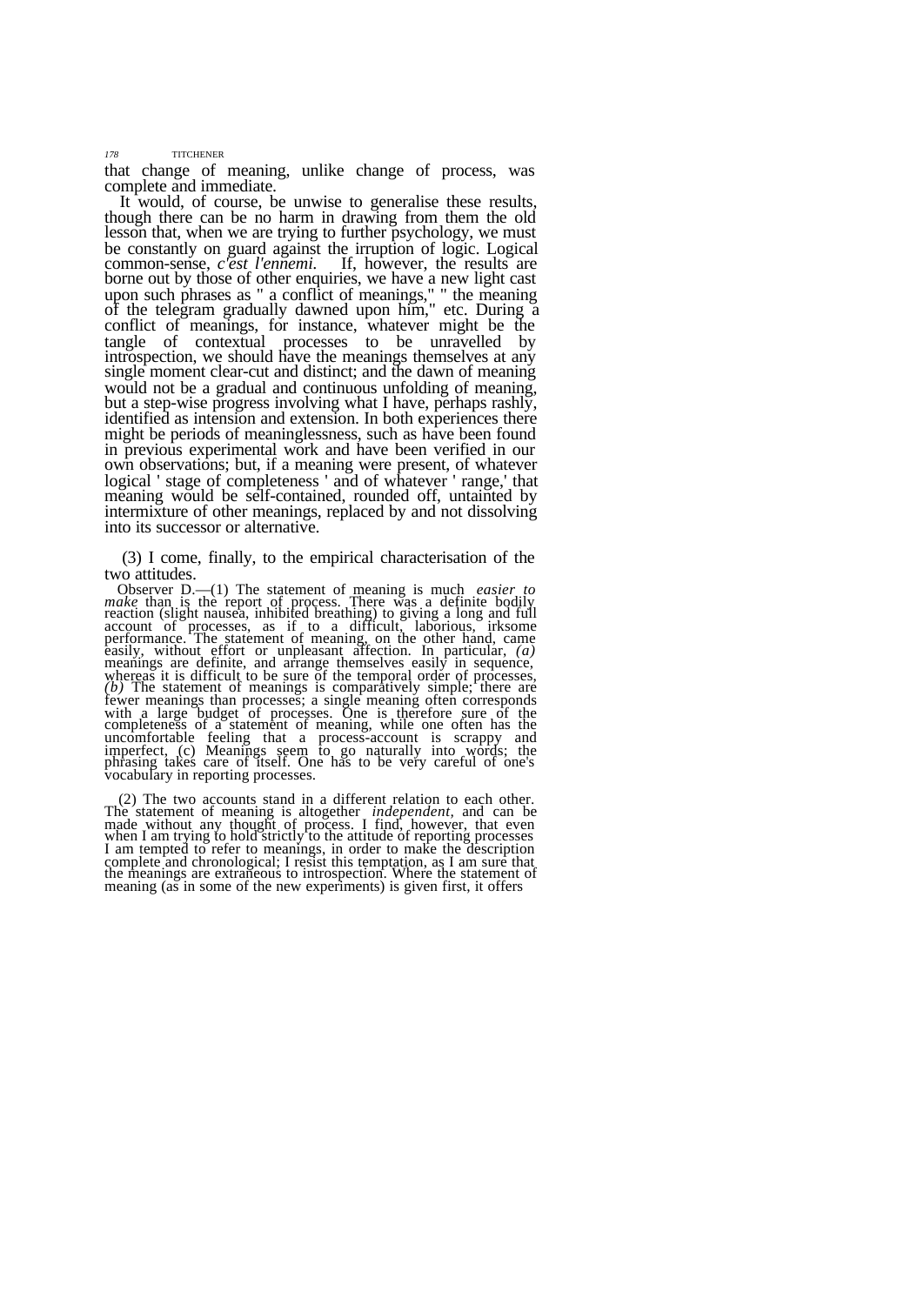itself as a skeleton on which I may reconstruct the process-account; it promises to give shape and organisation to that account; and I cannot help making some use of it.

(3) Besides these differences of degree, there is also a difference in kind. It is the natural, everyday thing to converse in terms of meaning and it is, for me at least, natural to remember in those terms. While, therefore, the introspective attitude is *analytical,* the meaningattitude is not analytical (or synthetical) at all, but just matter of course; the expression takes place immediately, without hesitation, as if automatically. It would never occur to me that I might analyse or put together a given meaning; a meaning is a unit, complete in itself, which would not exist if broken up in any way. . . . So I do not 'observe' meanings; the word implies a more active attitude than is correct for meanings; I take the meanings as given to me from without. The difference is, I suppose, one of *Aufgabe;* but it is not the contrast of two kinds of *Aufgabe* within a psychology; when I turn to meanings I drop psychology, and fall into the naive, receptive attitude of everyday life.

Observer F.—(1) *Analytical and non-analytical.* During an experiment, certain processes rise into prominence, have a unity of some sort, seem to belong together, then die down gradually and give place to another group of processes; there may be several of these 'conscious presents.' We can analyse the groups or complexes, and find the individual component processes within the unity; we are able to say that now this and now that part-process came or went. On the side of meaning there is no such possibility; the meaning, as opposed to the conscious complex or conscious present, stands as a unit which cannot be analysed; these is no sense in which it can he regarded as ' made up of ' constituent meanings. As a meaning for a definite purpose, it stands as individual and irreducible. . . . This ' belonging together ' on the side of consciousness, and ' single direction towards an end ' on the side of meaning, are what lead us to make paragraphs or breaks in the twofold report.

We can say that a reported meaning is ' partial,' if we compare it, say, with a verbal definition; but this does not mean that the logically complete meaning can be analysed into partial meanings. We can say also that a meaning shows difference of emphasis; but this does not mean, again, that it is made up of two meanings; the subordinate or qualifying aspect is always integral to the meaning as individual.

(2) *Kinetic and static.* Processes move; they begin and grow and end. They have attributes, and the attributes show continuous change. Meanings are static; they do not proceed or grow; they merely are. They do not possess attributes, as processes do. One could arrange meanings on scales, either of internal emphasis or of extent; but one would then be arranging different meanings; the series would be

discrete.<br>Processes may be present simultaneously, and may run parallel in time. I cannot think of a situation in which two meanings were present at once.

Processes, in such formations as the conscious attitudes, run together into condensations; meanings stand as blocks, with rather sharp breaks between them.

(3) *Observed and acknowledged.* I observe mental processes much as I do physical processes; live the experience through, under *Aufgabe;* and then write down a one-to-one report, so far as that is possible. This comes fairly easily, so far as I have the names at command and am familiar with the processes to be named. Meaning, however, is not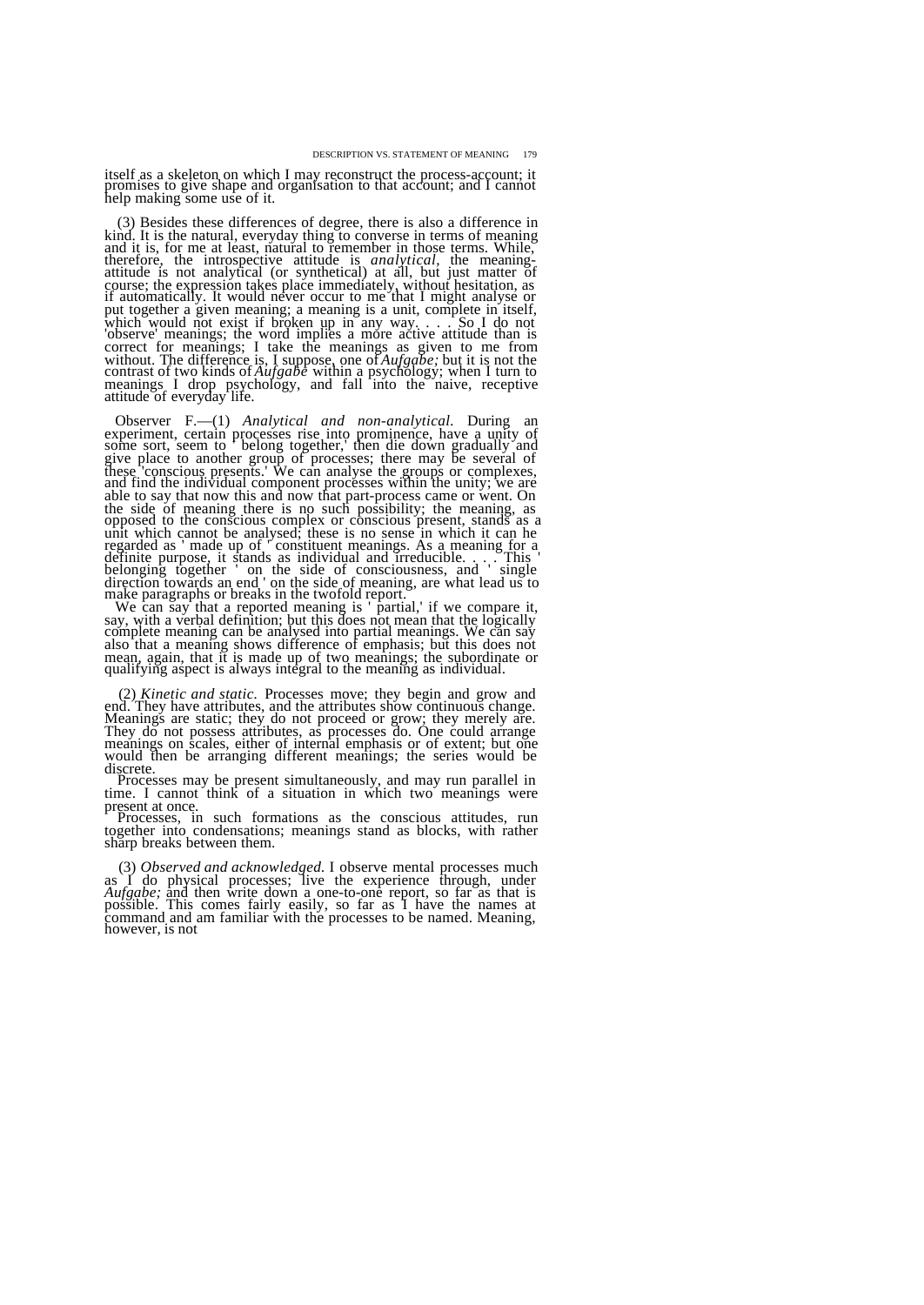a conscious fact any more than it is a physical fact. Meanings and physical things may be represented in consciousness, but they do not form part of consciousness. They cannot, then, be observed, as processes are, but must be thought out. If the superficial, common-sense meaning alone were required, the meaning report would be easy enough; but when an exact statement of meaning is called for, I have to think it out; to go over the experience again and again, asking myself: Did I realise this ? To what extent, for what purpose, did I realise it? I then acknowledge the meaning, as something implied, as a reference of my experience to other experiences under a purposive aspect; I do not observe it, as something existing.

In other words, the difficulty of the report of process is the same that one has in physics; one knows, from other experiments or from reading, that certain things may be overlooked, on account of conditions, or that certain things may be read in, on account of bias. The difficulty is itself familiar, and can be met by a fitting variation or repetition of the observations. An exact statement of meaning requires a very different attitude, one of logical reflection, of weighing possibilities, of setting limits; it is easy to say ' I knew ' or ' I felt ' or ' I wished ' thus and thus, in general terms, but it is very hard to work out how well, how fully, I knew; what was the precise content of the wish, etc. The meaning, as I said, is always a matter of implication; I assent to it, or reject it; I do not observe it. When once the meaning has been found, however, one is sure that one has it all,—a rather rare feeling in reports of complex processes.

(4) *Definite and indefinite.* I have already said that to ' find ' a meaning, with any exactness, one must circumscribe one's task; meanings widen out in increasing circles. My own restriction of meaning to ' such meaning as expresses strictly and directly these particular processes ' came well toward the end of Jacobson's experiments, and only after I had tried, for some time, to state exactly other and various ranges of ' meaning at large.' With processes the task is quite definite; one is to describe all that are there, or one is to restrict oneself (by instruction) to some group or phase.

I may summarise by saying that the psychological *Aufgabe* in these experiments was to observe, analytically, a given continuum of processes. The other, and what I should call the logical *Aufgabe*, was<br>to state the meanings which reflection found implicit in certain (practically important) moments of the continuum.

It is clear, I think, that these observers, when asked for an empirical characterisation of the attitudes, sought — as, indeed, how should they not seek?—to psychologise their answers; the empiricism to which they appealed would, naturally, be that of psychology. The result is an attempt to differentiate, in terms of introspection, two attitudes—the one of which lies beyond the scope of introspection. T find it, then, all the more significant that both observers expressly give up the appeal to psychology; D makes the meaning-attitude a non-scientific, everyday matter, and F refers it to logic. But, in point of fact, the appeal to psychology breaks down from the start. Ease and difficulty, analysis and non-analysis, stationariness and elusiveness, definiteness and indefiniteness, all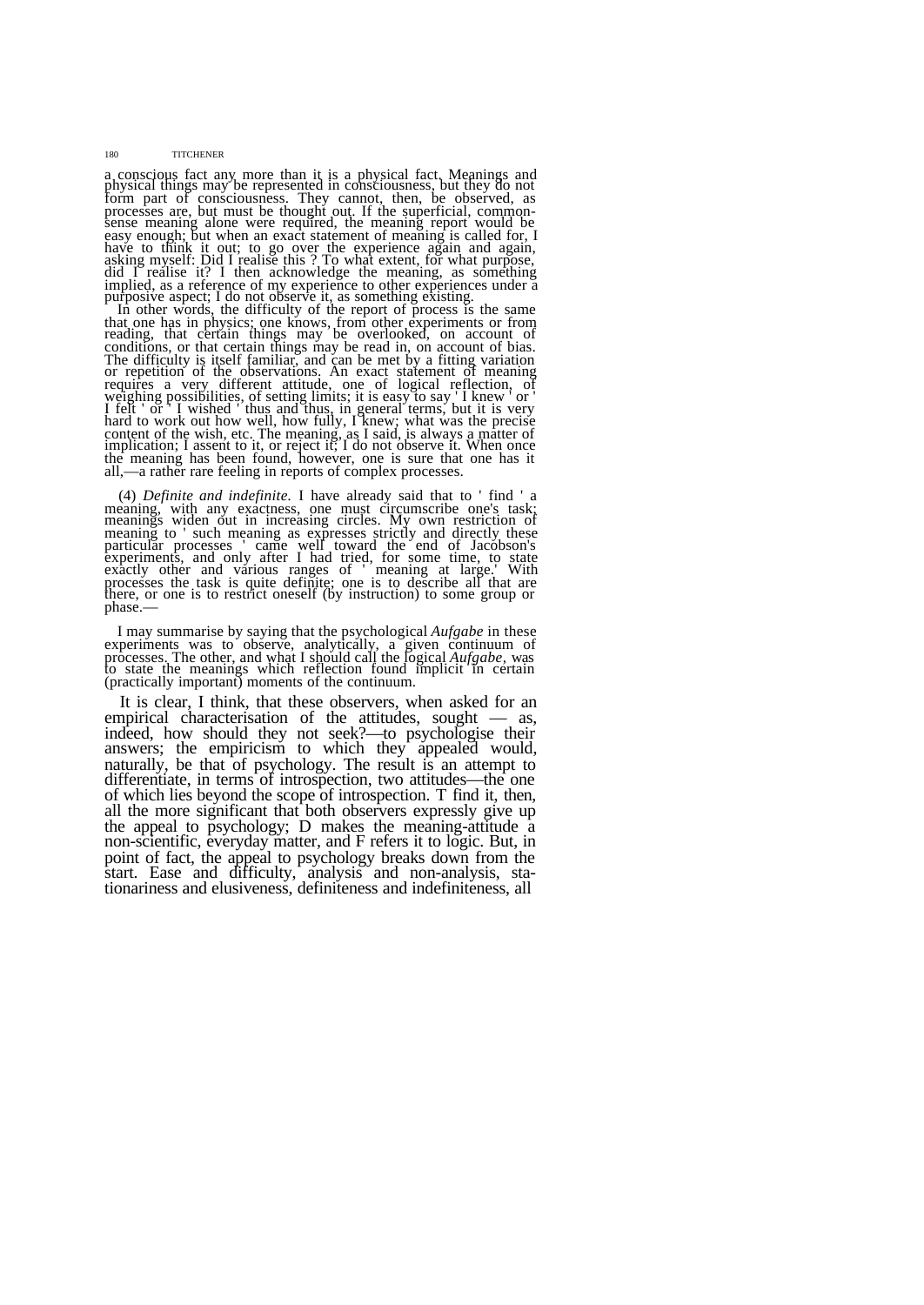these antitheses may be found within psychology itself. Their use in the reports, however, plainly transcends psychology. What, for instance, does D mean to contrast under the rubric of ease and difficulty? Not a psychological difficulty and a psychological ease; but rather psychological difficulty in general and a certain non-psychological ease, the facility of ordinary conversation. F, too, does not need to be informed that there are psychological formations, *e.g.,* perceptions, of a relatively static character; when he contrasts ' kinetic ' with ' static ' he has in mind general psychological elusiveness and general logical stability. And what holds of these, holds also of the other oppositions which appear in the reports.

The reader of the reports themselves will note—and may make the fact a ground of objection—that nothing is said of the carriage of the *Aufgabe* in the fore-period. Here, if anywhere, it might be supposed, a psychological difference between the two attitudes should appear. There is, however, a sufficient reason for its absence. In all psychological experiments of this kind, the *Aufgabe,* as I have remarked in another place, is couched in informatory terms; the observer is ' informed ' that he is to introspect; and, responding to the informatory attitude of the experimenter, makes no effort to translate the instruction into terms of description.15 That is the natural course of events. But let an effort be made to introspect the contents of the fore-period: what have we gained? We simply get, over again, the distinction with which we are familiar from the main period, the distinction of ' report of process ' and ' statement of meaning.' The appeal to the fore-period is therefore unavailing.

In conclusion, it may be pointed out that the two observers, in spite of their typical difference, come to substantially the same result as regards the sphere to which the stated meanings belong. D, who takes them the less seriously, tells us that they are the meanings of our daily life and conversation; F, that they are logical meanings. I need not argue that there is no contradiction; but I may remind the reader that Messer, in seeking to discriminate the psychology from the logic of thought, finds a half-way house in " the attitude which we assume in intercourse with our fellow-men."16

------------- 15 *Thought-processes,* 1909,268. 16 A. Messer, *Empfindung und Denken,* 1908, 163 ff. "Es wird sich empfehlen, sozusagen stufenweise zum Standpunkt der Logik emporzusteigen. Am zweckmässigsten werden wir wohl den Ausgang nehmen von dem Verhalten, das wir im Verkehr mit unseren Mitmenschen zu deren Denken einnehmen.'